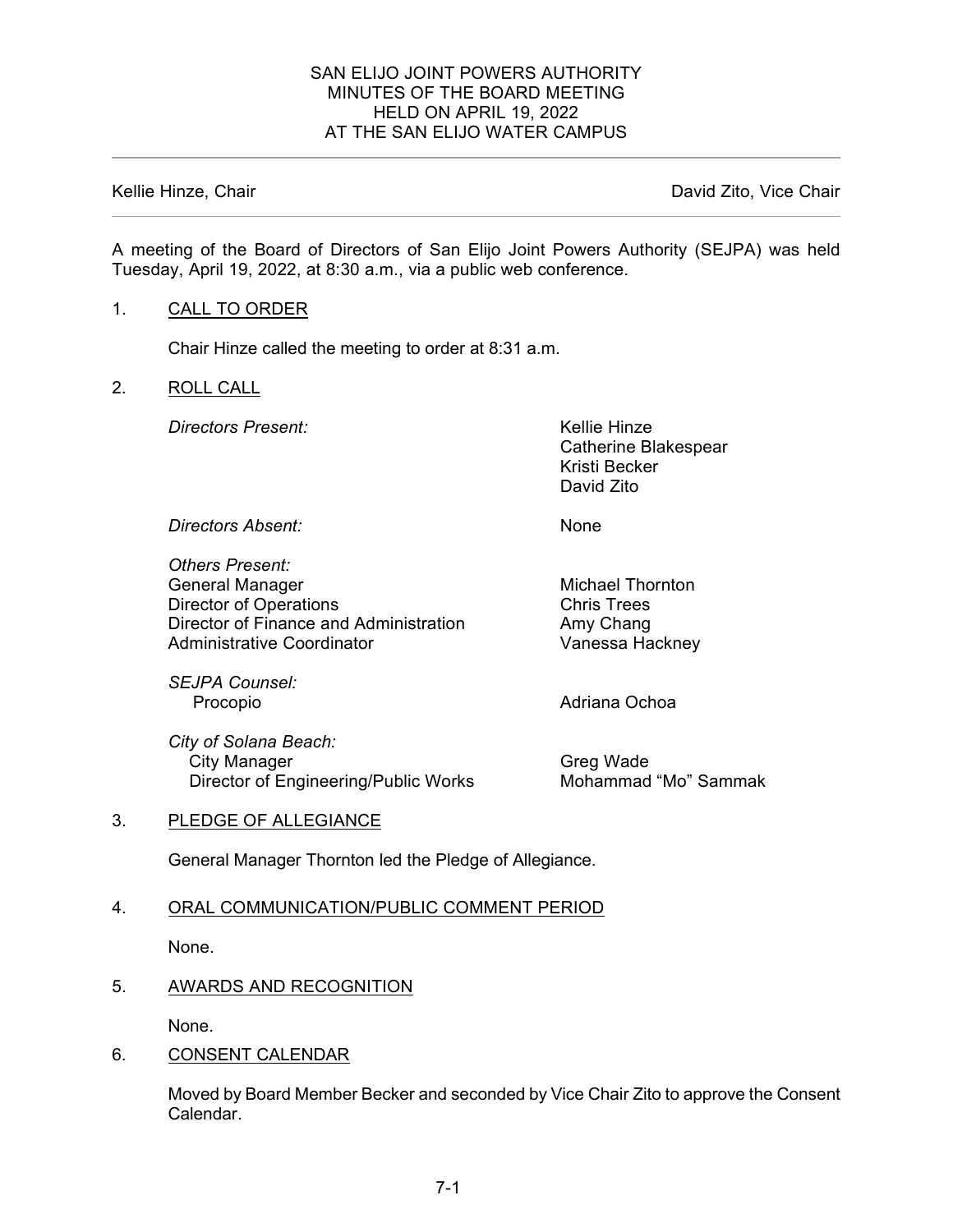| Agenda Item No. 7  | Approval of Minutes for the March 15, 2022 Meeting                |
|--------------------|-------------------------------------------------------------------|
| Agenda Item No. 8  | Approval for Payment of Warrants and Monthly Investment<br>Report |
| Agenda Item No. 9  | <b>Wastewater Treatment Report</b>                                |
| Agenda Item No. 10 | <b>Recycled Water Report</b>                                      |
| Agenda Item No. 11 | <b>Reportable Meetings</b>                                        |
| Agenda Item No. 12 | <b>Agreement for AWP Structure Painting Services</b>              |

Motion carried with the following vote of approval:

| AYES:    | Hinze, Zito, Blakespear, Becker |
|----------|---------------------------------|
| NOES.    | <b>None</b>                     |
| ABSENT:  | <b>None</b>                     |
| ABSTAIN: | <b>None</b>                     |

## 14. CLEAN WATER SERVICE AGREEMENT FOR THE 22<sup>ND</sup> DISTRICT AGRICULTURAL ASSOCIATION

General Manager, Michael Thornton, stated that the 22nd District Agricultural Association  $(22^{ND}$  DAA), in collaboration with the San Diego Regional Water Quality Control Board, recently completed a state-of-the-art, stormwater treatment system at the Del Mar Fairgrounds. The \$15 million system is designed to convey and treat stormwater discharged from barn and stable areas. It includes a network of pipelines, lift stations, a treatment plant, settling pond, and manmade wetlands on the infield of the horseracing track.

The proposed, clean water services agreement with the Del Mar Fairgrounds is anticipated to generate \$120,000 in annual revenues for SEJPA. Revenues would cover labor costs to run the wetlands treatment system and associated facilities. The proposed agreement is consistent with the mission to protect the water environment and would diversify revenue sources to the agency. As presented, the agreement term is for one year, with options to renew by mutual approval of both parties.

Moved by Board Member Blakespear and seconded by Vice Chair Zito to:

1. Authorize the General Manager to enter into an agreement with the  $22<sup>nd</sup>$  District Agricultural Association for the provision of Clean Water Services.

Motion carried with the following vote of approval:

| AYES:       | Hinze, Zito, Blakespear, Becker |
|-------------|---------------------------------|
| <b>NOES</b> | <b>None</b>                     |
| ABSENT:     | <b>None</b>                     |
| ABSTAIN:    | <b>None</b>                     |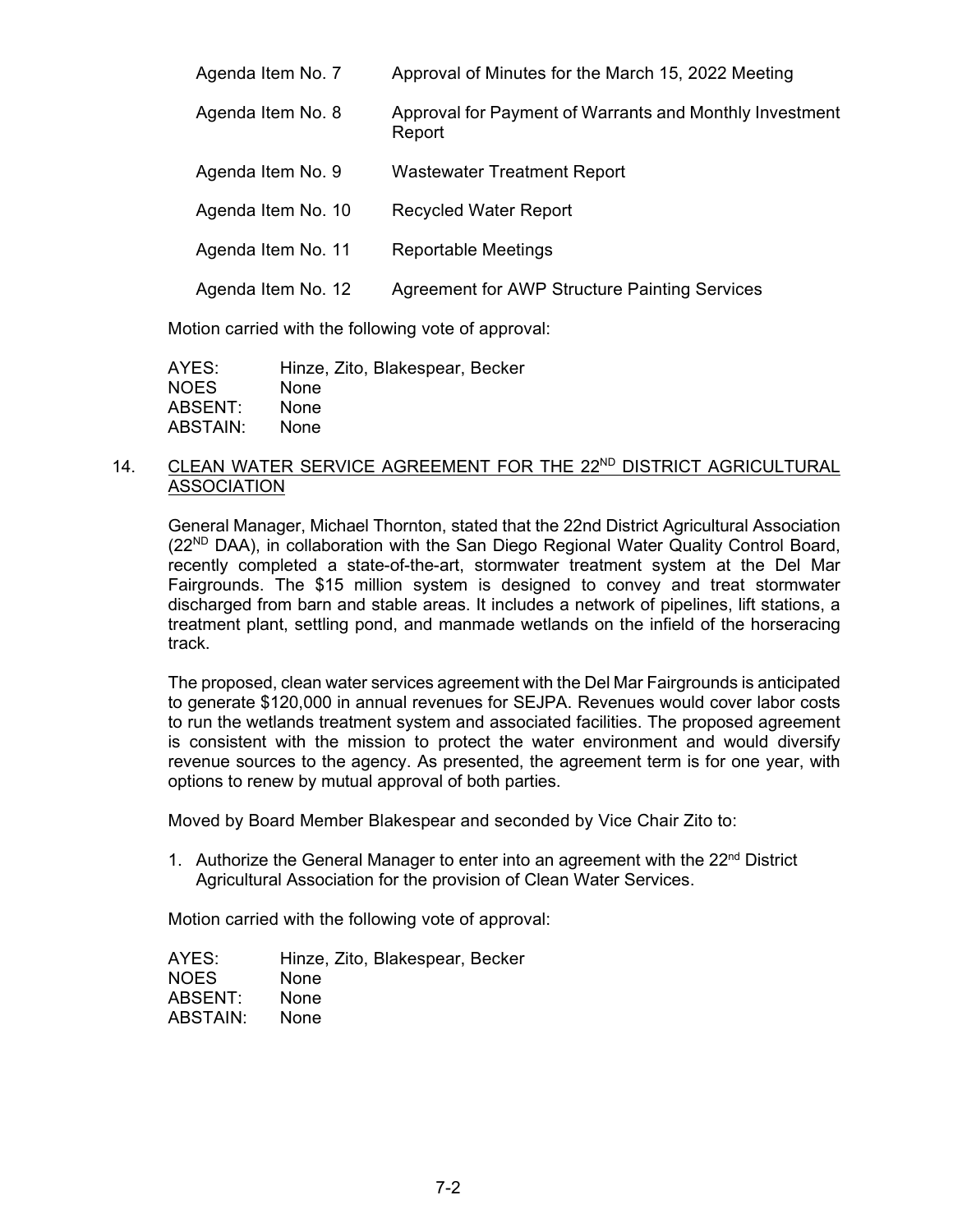# 15. PRESENTATION OF THE SAN ELIJO JOINT POWERS AUTHORITY FISCAL YEAR 2022-23 RECOMMENDED BUDGET

Director of Finance and Administration, Amy Chang, presented the FY 2022-23 Recommended Budget, which consists of \$8,876,945 operating expense, \$3,180,000 capital appropriation, and \$1,565,216 debt service payments for a total budget of \$13,622,161. This amount includes the Recycled Water program, which has a total budget of \$3,024,966 including operations and maintenance, capital projects appropriation, and debt service payments. The total recommended budget also includes the proposed  $22<sup>nd</sup>$  District Agricultural Association clean water services program with a budget at \$120,000.

SEJPA receives revenues from eight primary sources, with the three largest customers being the City of Encinitas, the City of Solana Beach, and the Recycled Water Utility, which are expected to provide \$4,837,444, \$3,145,811, and \$4,236,796, respectively.

The May 17, 2022 Board Agenda will include a budget discussion item for the Board to publicly discuss any changes or comments on the recommended budget. The final recommended budget will be brought to the June 21, 2022 meeting for Board approval.

No action required. This item was submitted for information only.

## 16. ADOPT RESOLUTION NO. 2022-03, RECOGNIZING SAN DIEGUITO WATER DISTRICT'S 100-YEAR ANNIVERSARY

Board Chair Hinze read into record Resolution No. 2022-03, Recognizing San Dieguito Water District's 100-Year Anniversary.

Moved by Chair Hinze and seconded by Board Member Becker to:

1. Adopt Resolution 2022-03, Recognizing the 100-Year Anniversary for San Dieguito Water District.

Motion carried with the following vote of approval:

| AYES:       | Hinze, Zito, Blakespear, Becker |
|-------------|---------------------------------|
| <b>NOES</b> | <b>None</b>                     |
| ABSENT:     | None                            |
| ABSTAIN:    | <b>None</b>                     |
|             |                                 |

# 17. GENERAL MANAGER'S REPORT

General Manager Thornton provided several updates to the Board:

- General Manager Thornton participated in Assembly Member Tasha Boerner Horvath's District Advisory Council on Environmental Water Quality and sustainability. This is helpful in keeping connected on environmental issues that are beyond SEJPA's main focus.
- General Manager Thornton attended the City of Oceanside's Pure Water Project Ribbon Cutting. This was a \$71 million project, and the first of its kind in San Diego County.